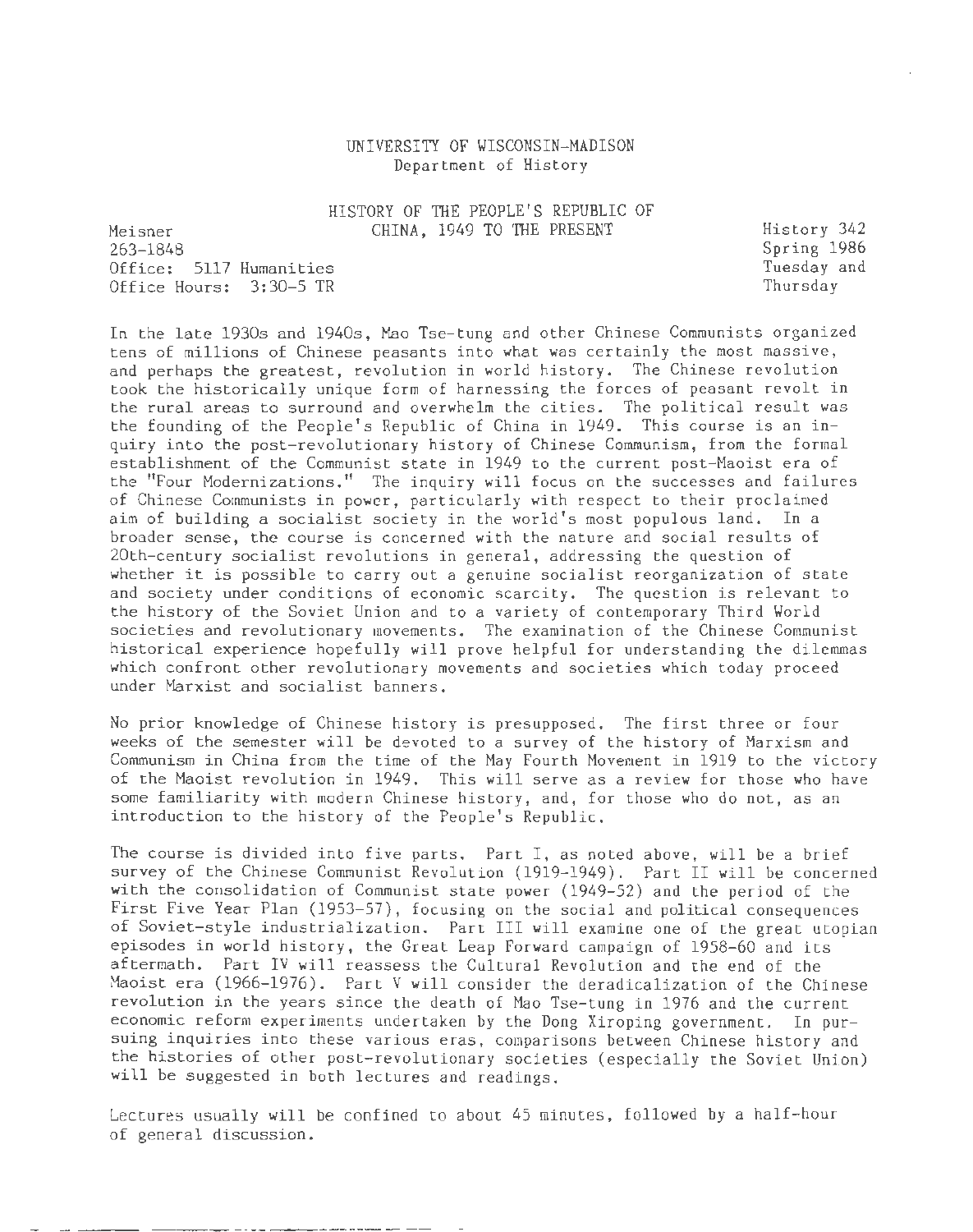$\mathbf{r}$ 

#### REQUIREMENTS

- 1. A mid-semester exam.
- 2. A final take-home examination based on the lectures and readings listed below.
- 3. A paper (about 8-10 typewritten pages) selected from one of the topics suggested below. Other topics may be chosen in consultation with the instructor.

### GRADING

Final exam: 40% Paper: 40% Mid-semester exam: 20%

PAPERBACK EDITIONS of the following books are available for purchase at the University Bookstore and elsewhere:

Lucien Bianco, The Origins of the Chinese Revolution, 1915-1949 (Stanford University Press).

William Rosenberg and Marilyn Young, Transforming Russia and China (Oxford University Press) .

Maurice Meisner, Mao's China: A History of the People's Republic (The Free Press).

David and Nancy Milton, The Wind Will Not Subside: Years in Revolutionary China, 1964-69 (Pantheon).

Roger Garside, Coming Alive: China After Mao (Mentor).

### LECTURES AND READINGS

### PART I: THE CHINESE REVOLUTION, 1919-1949

|           | January 21: Problems in the Study of Contemporary Chinese History.       |
|-----------|--------------------------------------------------------------------------|
|           | January 23: The Making of a Revolutionary Situation: China, 1839-1919.   |
|           | January 28: The Introduction of Marxism and the Origins of the Chinese   |
|           | Communist Party.                                                         |
|           | January 30: The Failure of the Revolution of 1925-27.                    |
|           | February 4: The Origins of Maoism and the Yenan Era of Chinese Communism |
|           | $(1935-45)$ .                                                            |
|           | February 6: The Nature of the Chinese Communist Revolution: The theory   |
|           | of "peasant nationalism."                                                |
|           | February 11: A Comparison of the Chinese and Russian Revolutions.        |
|           |                                                                          |
| Readings: |                                                                          |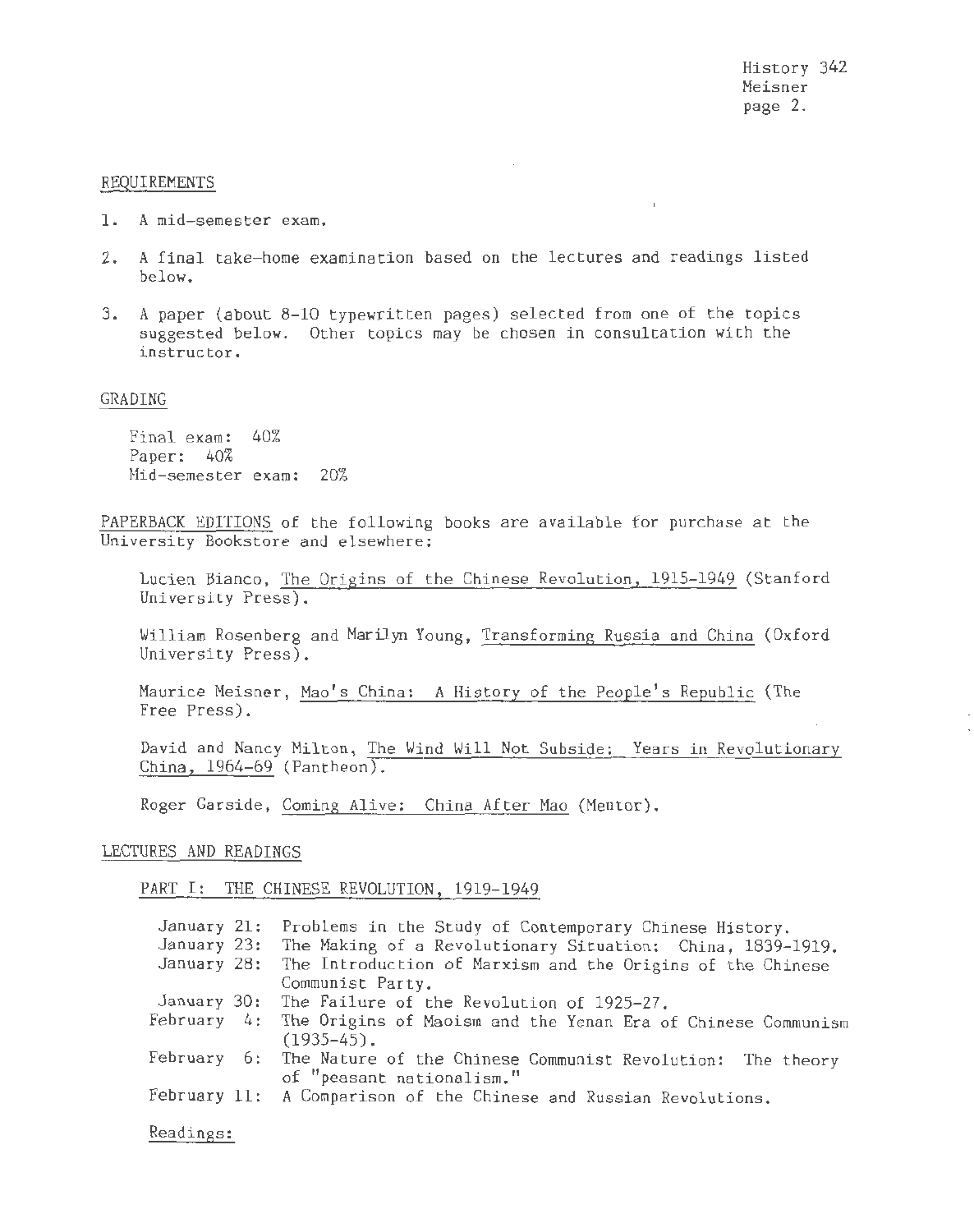Meisner History 342 page 3.

Lucien Bianco, The Origins of the Chinese Revolution, 1915-1949 (Stanford paperback) or Stuart Schram, Mao Tse-tung (Penguin paperback), chs. 1-8, or James Sheridan, China in Disintegration (Free Press Paperpack).

William Rosenberg and Marilyn Young, Transforming Russian and China (Oxford paperback), chs. 1-6.

Maurice Meisner, Mao's China: A History of the People's Republic (Free Press paperback), chs. 1-4.

NOTE: Schram's Mao Tse-tung is out of print. If you can find a used copy (or use library reserve), it is to be preferred over the Bianco book.

# PART II: THE ESTABLISHMENT OF COMMUNIST POLITICAL POWER AND THE ERA OF THE FIRST FIVE YEAR PLAN, 1949-1957

|          | February 13: Revolutionaries Turned Rulers: The New State and its  |
|----------|--------------------------------------------------------------------|
|          | Ideology.                                                          |
|          | February 18: Repression, Terror and the Korean War.                |
|          | February 20: Urban China: The Era of National Capitalism and the   |
|          | Maoist Theory of "New Democracy."                                  |
|          | February 25: Rural China: The Land Reform Campaign.                |
|          | February 27: The First Five Year Plan and its Social Consequences, |
| March 4: | Agricultural Collectivization.                                     |
| March 6: | The Hundred Flowers Campaign.                                      |

Readings:

Meisner, Mao's China, chs. 12-17.

Rosenberg and Young, Transforming Russia and China, ch. 8.

March 22-31: Spring Recess April 1: Midterm Exam

# PART IV: THE CULTURAL REVOLUTION AND THE CLOSE OF THE MAOIST ERA, 1966-76

| April 3:  | The Concept of "Cultural Revolution."                |
|-----------|------------------------------------------------------|
| April 8:  | Class Struggles and Political Struggles, 1966-69.    |
| April 10: | Results and Consequences of the Cultural Revolution. |
| April 15: | The Rise and Fall of the "Gang of Four," 1970-76.    |
| April 17: | Successes and Failures of the Maoist Era.            |

# Readings:

David and Nancy Milton, The Wind Will Not Subside: Years in Revolutionary China, 1964-69 (Pantheon paperback).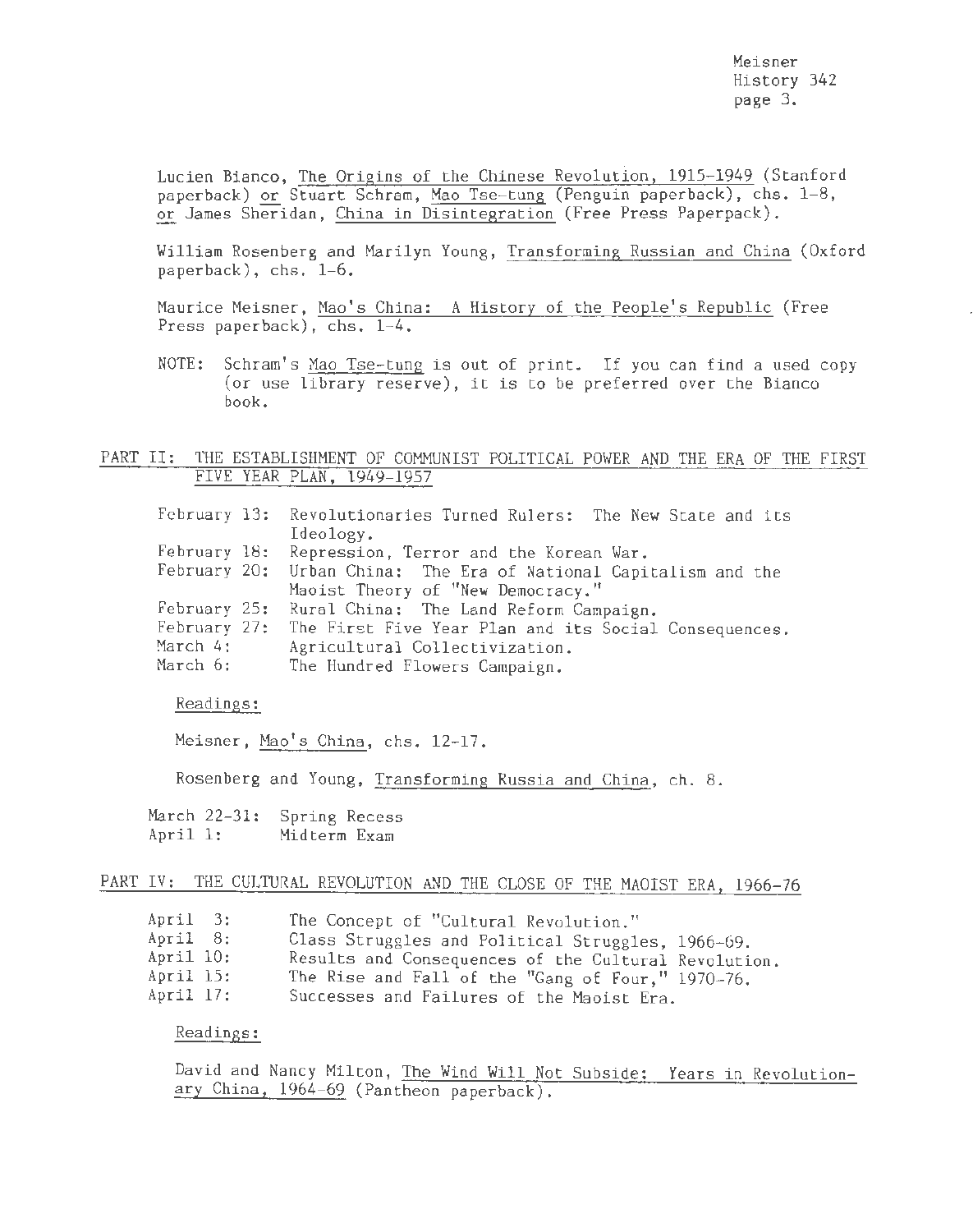Meisner History 342 page 4.

### PART V: POST-MAOIST CHINA, 1976-86

| April 22: |               | The Ascendency of Teng Hsiao-p'ing (Deng Xiaoping). |
|-----------|---------------|-----------------------------------------------------|
| April 24: |               | Politics and Social Policies in the Teng Era.       |
| April 29: |               | The Ideological Basis of Economic Reform.           |
| May       | $\mathbf{1:}$ | The Decollectivization of Agriculture.              |
| May       | 6:            | Plan and Market in Industry.                        |
| May       | 8:            | Socialism, Capitalism and Modernization: Chinese    |
|           |               | Markism in the Post-War Era.                        |
|           |               |                                                     |

## Readings:

Roger Garside, Coming Alive: China After Mao (Mentor).

## PAPERS

Due on or before May 1.

#### FINAL EXAM

Final exam questions will be distributed on May 6 and your essays are due no later than May 13.

### SUGGESTED PAPER TOPICS AND READINGS

Essays should be reasonably concise (about 8-10 typewritten pages), well-argued, and based on the critical reading of two of the listed books. Most of the books should be available on reserve in Helen C. White Library.

1. The Nature of the Chinese Communist Revolution; a nationalist or a social revolution?

> Chalmers Johnson, Peasant Nationalism and Communist Power Mark Selden, The Yenan Way in Revolutionary China

2. The Character of the Kuomintang Regime -- and why it collapsed.

Lloyd Eastman, The Abortive Revolution Suzanne Pepper, Civil War in China: The Political Struggle, 1945-49

3. Maoism as a Variant of Marxism-Leninism.

Benjamin Schwartz, Chinese Communism and the Rise of Mao Stuart Schram, The Political Thought of Mao Tse-tung or Maurice Meisner, Marxism, Maoism, and Utopianism